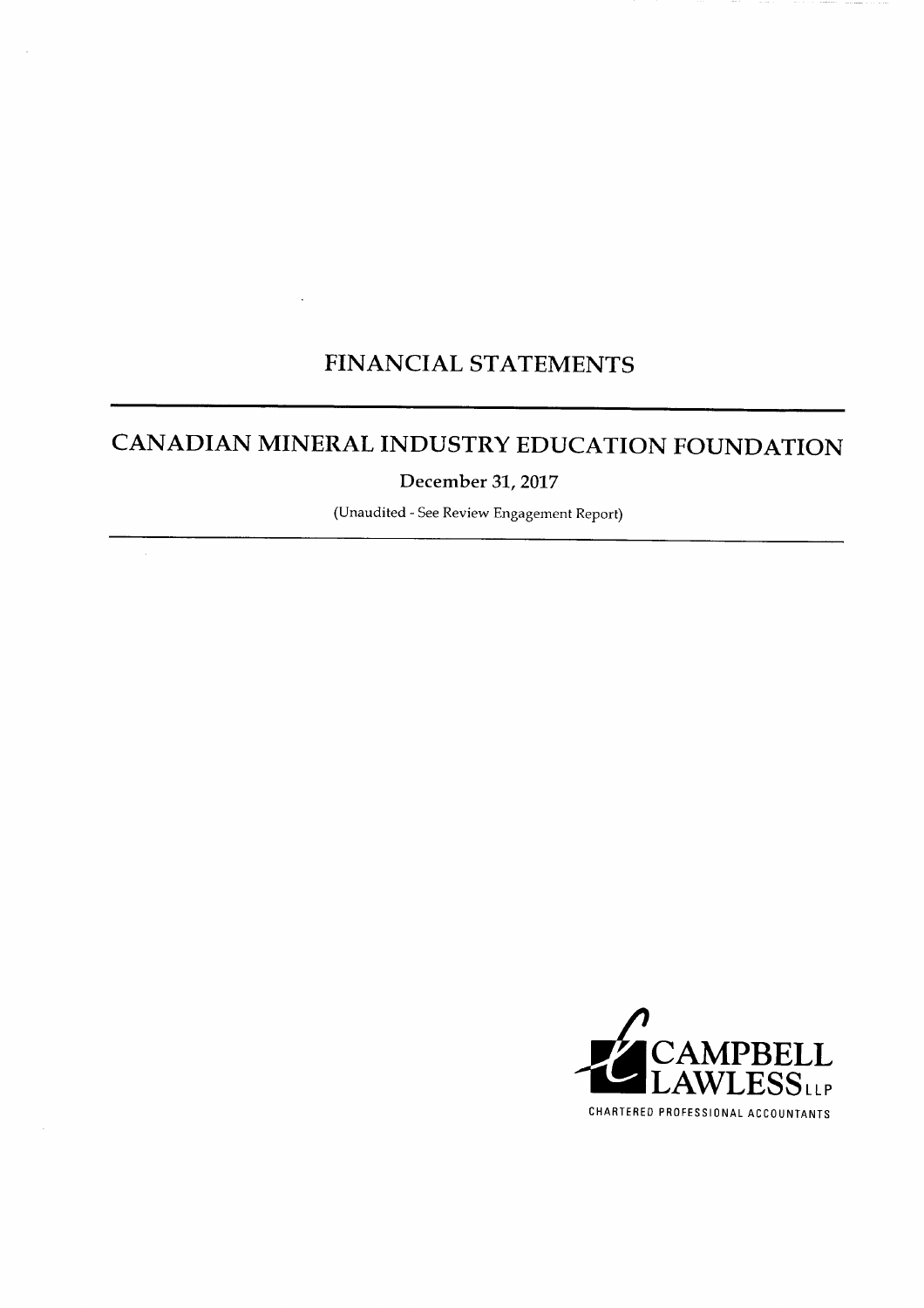# **Canadian Mineral Industry Education Foundation<br>CONTENTS**

# **Statement of operations and cfianges in net assets 3**

Page

**Statement of cash flows 4** 

| <b>INDEPENDENT PRACTITIONER'S REVIEW ENGAGEMENT REPORT</b> |   |
|------------------------------------------------------------|---|
| <b>FINANCIAL STATEMENTS</b>                                |   |
| Statement of financial position                            |   |
| Statement of operations and changes in net assets          | З |
| Statement of cash flows                                    |   |
| Notes to financial statements                              |   |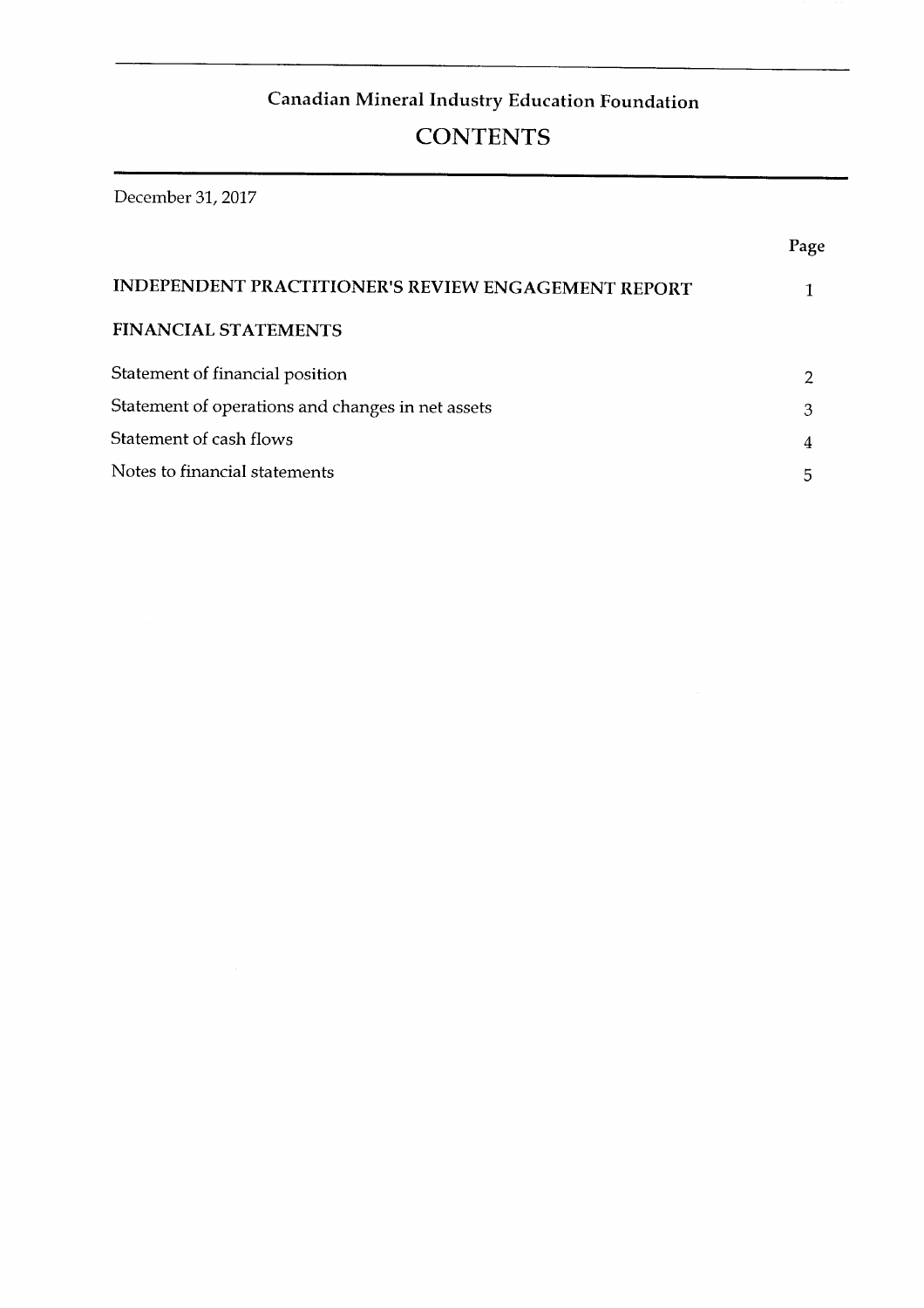

Brian J. Quinlan, CPA, CA Ann M. Donohue, CPA, CA Ryan Knight, CPA, CA Dickson Lai, CPA, CA

## **then ended, and a summary of significant accounting policies and other explanatory INDEPENDENT PRACTITIONER'S** REVIEW ENGAGEMENT REPORT

**2017, and the statements of operations and changes in net assets and cash flows for the year** 

**Management is responsible for the preparation and fair presentation of these financial** 

#### To the Board of Directors of **Canadian Mineral Industry Education Foundation:**

We have reviewed the accompanying financial statements of Canadian Mineral Industry Education Foundation that comprise the statement of financial position as at December 31, 2017, and the statements of operations and changes in net assets and cash flows for the year then ended, and a summary of significant accounting policies and other explanatory information.

#### **Management's Responsibility for the Financial Statements**

**review engagements is a limited assurance engagement. The practitioner performs procedures,**  Management is responsible for the preparation and fair presentation of these financial statements in accordance with Canadian accounting standards for not-for-profit organizations, and for such internal control as management determines is necessary to enable the preparation of financial statements that are free from material misstatement, whether due to fraud or error.

#### **from, those performed in an audit conducted in accordance with Canadian generally accepted Practitioner's Responsibility**

Our responsibility is to express a conclusion on the accompanying financial statements based on our review. We conducted our review in accordance with Canadian generally accepted standards for review engagements, which require us to comply with relevant ethical requirements.

A review of financial statements in accordance with Canadian generally accepted standards for review engagements is a limited assurance engagement. The practitioner performs procedures, primarily consisting of making inquiries of management and others within the entity, as appropriate, and applying analytical procedures, and evaluates the evidence obtained.

The procedures performed in a review are substantially less in extent than, and vary in nature from, those performed in an audit conducted in accordance with Canadian generally accepted auditing standards. Accordingly, we do not express an audit opinion on these financial statements.

......continued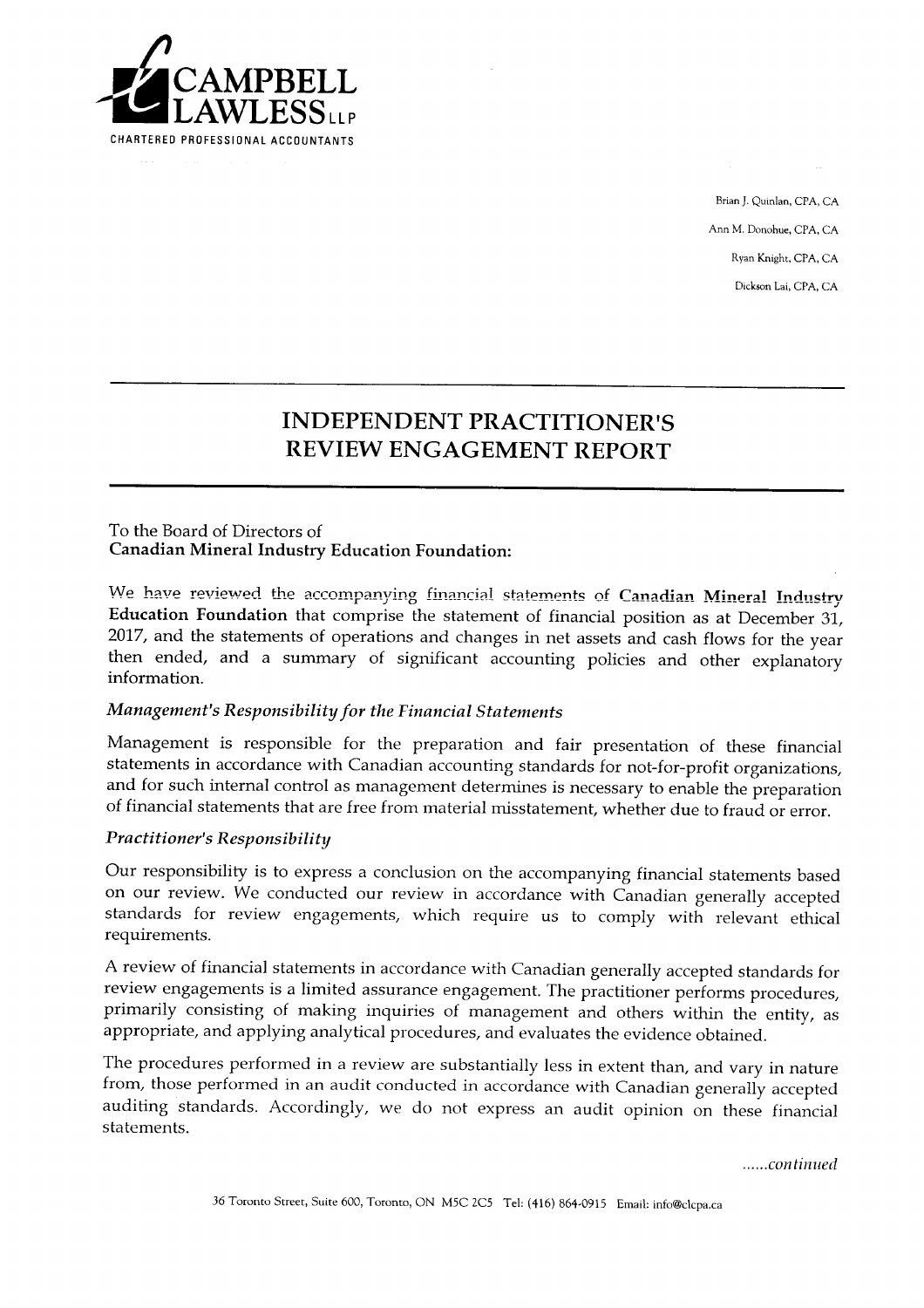## **INDEPENDENT PRACTITIONER'S** REVIEW ENGAGEMENT REPORT (continued)

#### **Basis for Qualified Conclusion**

In common with many charitable organizations, the Foundation derives revenue from **position of** *Canadian Mineral Industry Education Eoundation* **as at December 31, 2017, and the results of its operations of which is not susceptible of sausiacity fevrew.** Accordingly, our review of donation revenue was limited to the amounts recorded in the records of the<br>Foundation and we were not able to determine whether any adjustments might be necessary for recorded donations, (deficiency) excess of revenue over expenses, cash flows from operating activities, assets and net assets. Our conclusion was modified accordingly, because of the possible effects of this scope limitation.

**for recorded donations, (deficiency) excess of revenue over expenses, cash flows from operating** 

#### **Qualified Conclusion**

Based on our review, except for the possible effects of the matters described in the Basis for Qualified Conclusion paragraph, nothing has come to our attention that causes us to believe that these financial statements do not present fairly, in all material respects, the financial position of Canadian Mineral Industry Education Foundation as at December 31, 2017, and the results of its operations and its cash flows for the year then ended in accordance with Canadian accounting standards for not-for-profit organizations.

Toronto, Ontario May 17, 2018

Campbell Lawress LLP

**Chartered Professional Accountants Licensed Public Accountants**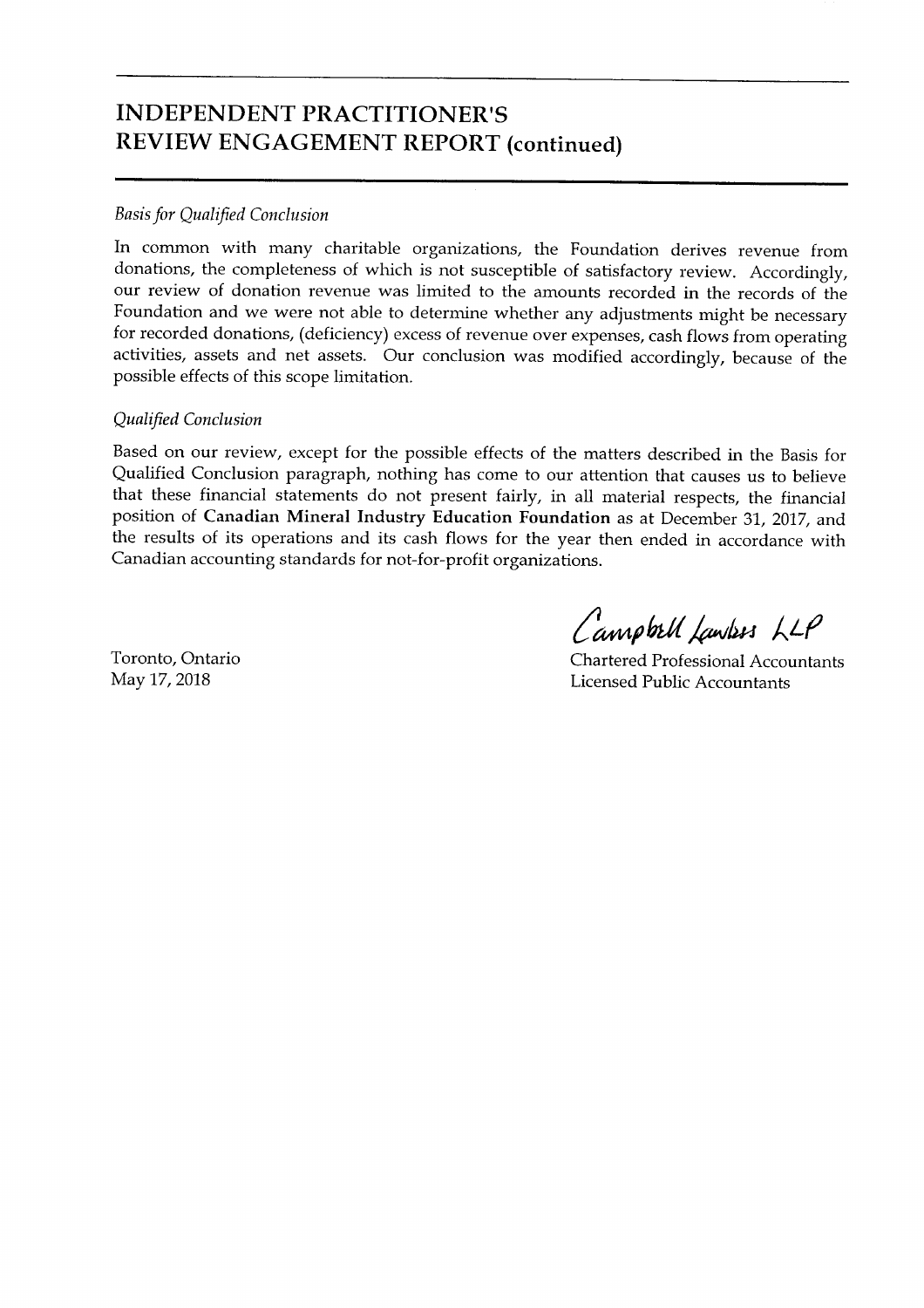#### **Canadian Mineral Industry** *95.930*

*333,321* 

**441,292** 

# *5TATEMENT OF FINANCIAL POSITION*

(Unaudited - See Review Engagement Report)

| December 31                              | 2017           | 2016    |
|------------------------------------------|----------------|---------|
|                                          | $\mathfrak{s}$ | \$      |
|                                          |                |         |
| <b>ASSETS</b>                            |                |         |
| Current                                  |                |         |
| Cash and cash equivalents                | 333,321        | 441,292 |
| Term investments                         | 102,328        |         |
| Marketable securities (cost - \$95,930)  | 95,930         |         |
|                                          | 531,579        | 441,292 |
| Term investments                         |                | 100,728 |
|                                          | 531,579        | 542,020 |
|                                          |                |         |
| <b>LIABILITIES</b><br>Current            |                |         |
| Accounts payable and accrued liabilities | 6,272          | 5,549   |
| Deferred revenue [note 4]                | 8,000          | 14,000  |
|                                          | 14,272         | 19,549  |
| <b>NET ASSETS</b>                        |                |         |
| Reserve for scholarships                 | 517,307        | 522,471 |
|                                          | 531,579        | 542,020 |

see accompanying notes

**Cash and cash equivalents** 

On behalf of the Board: Crange Laws

Director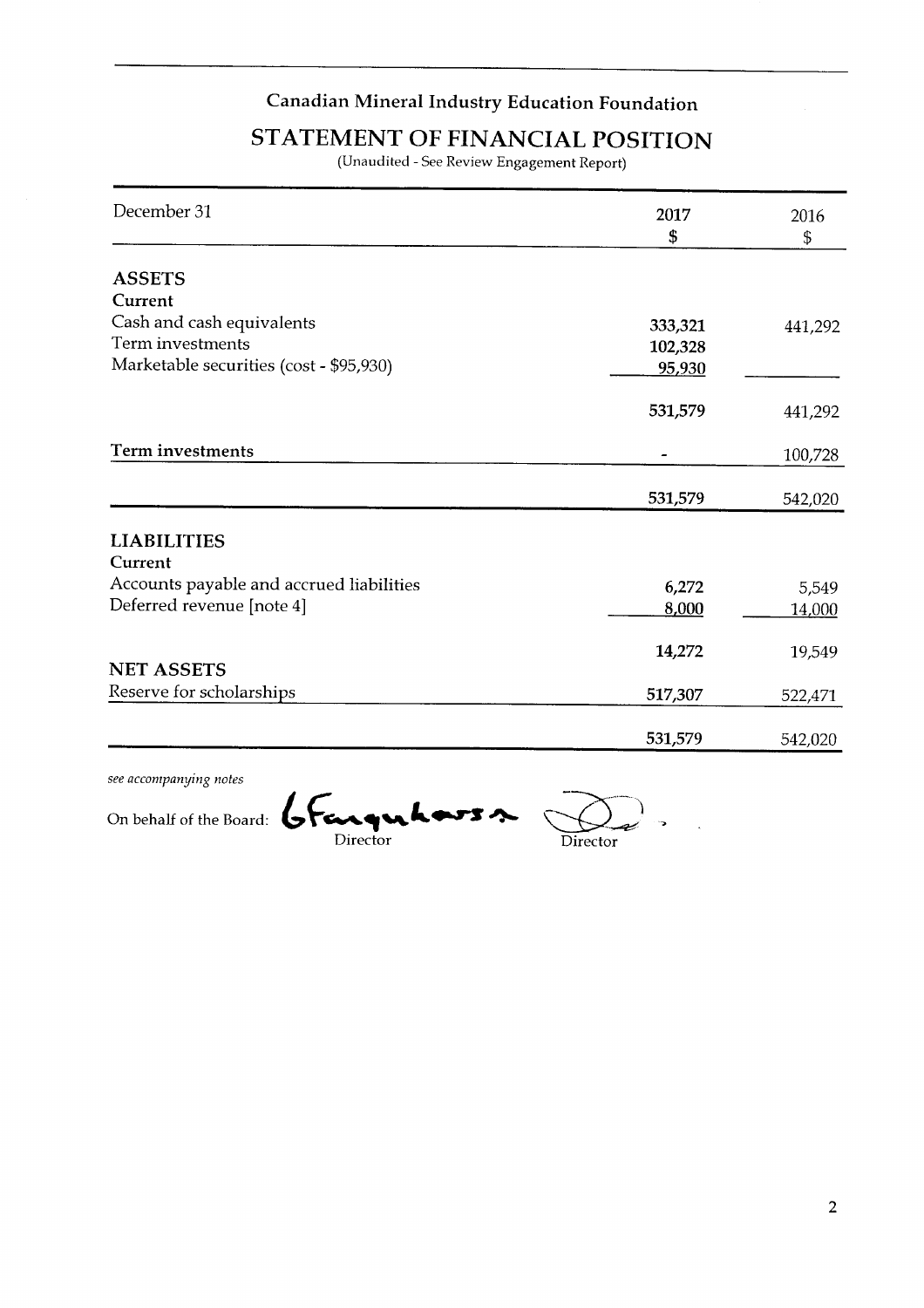## **Canadian Mineral Industry Education Foundation**

**Donations [note 5]** *219,603* **308,597** 

# *223,943* **312,770 CHANGES IN NET ASSETS**<br>(Unaudited - See Review Engagement Report)

| Year ended December 31                                    | 2017     | 2016         |
|-----------------------------------------------------------|----------|--------------|
|                                                           | \$       | \$           |
| Revenue                                                   |          |              |
| Donations [note 5]                                        | 219,603  | 308,597      |
| Interest                                                  | 4,340    | 4,173        |
|                                                           | 223,943  | 312,770      |
| <b>Expenses</b><br>Scholarship awards                     |          |              |
| Administrative                                            | 215,500  | 205,000      |
| Secretarial and accounting honoraria                      | 7,000    | 7,000        |
| Professional fees                                         | 4,068    | 3,221        |
| Miscellaneous                                             | 2,539    | <u>2,514</u> |
|                                                           | 229,107  | 217,735      |
| (Deficiency) excess of revenue over expenses for the year | (5, 164) | 95,035       |
| Reserve for scholarships, beginning of year [note 3]      | 522,471  | 427,436      |
| Reserve for scholarships, end of year                     | 517,307  | 522,471      |

see accompanying notes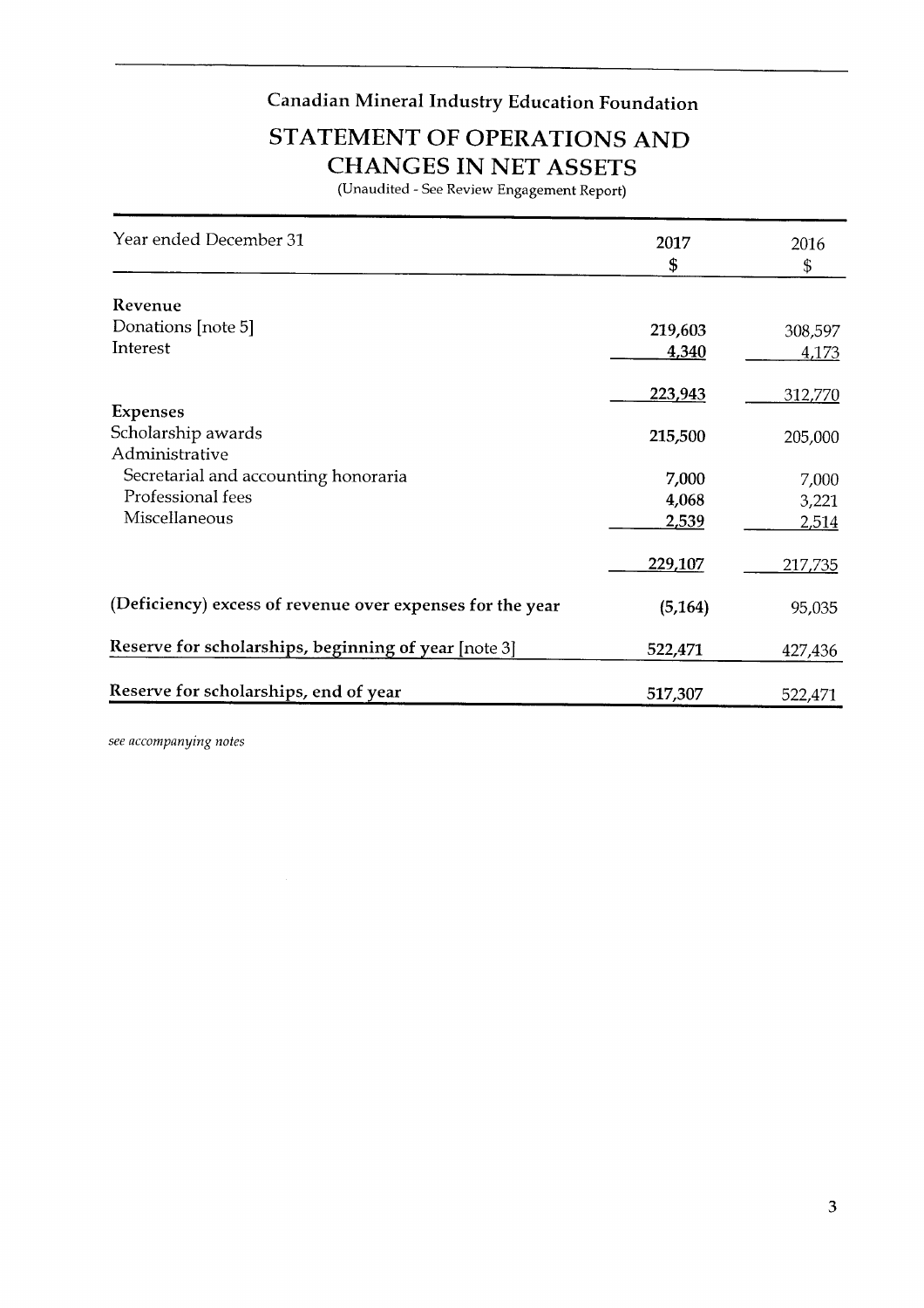#### **Lanadian Mineral Inc** *112.884)*

*2,740* 

**2,421** 

**Cash provided by interest on bank savings accounts** 

## **STATEMENT OF CASH FLOWS**

(Unaudited - See Review Engagement Report)

| Year ended December 31                               | 2017<br>\$ | 2016<br>\$ |
|------------------------------------------------------|------------|------------|
|                                                      |            |            |
| Cash flows from operating activities                 |            |            |
| Cash provided by donations                           | 116,017    | 298,000    |
| Cash provided by interest on bank savings accounts   | 2,740      | 2,421      |
| Scholarship payments                                 | (215,500)  | (205,000)  |
| Administrative expense payments                      | (12,884)   | (12, 363)  |
|                                                      | (109, 627) | 83,058     |
| Change in non-cash working capital balance:          |            |            |
| (Decrease) increase in deferred revenue              | (6,000)    | 5,000      |
| Net cash provided by (used in) operating activities  | (115, 627) | 88,058     |
| Cash flows from investing activities                 |            |            |
| Proceeds on disposal of marketable securities        | 7,656      | 105,515    |
| Cash provided from maturing term investments         |            | 3,642      |
| Net cash provided by investing activities            | 7,656      | 109,157    |
| Net increase (decrease) in cash and cash equivalents |            |            |
| during the year                                      | (107, 971) | 197,215    |
| Cash and cash equivalents, beginning of year         | 441,292    | 244,077    |
| Cash and cash equivalents, end of year               | 333,321    | 441,292    |
|                                                      |            |            |
| Cash and cash equivalents consist of:                |            |            |
| Cash                                                 | 68,365     | 29,749     |
| Investment savings accounts                          | 264,956    | 411,543    |
|                                                      | 333,321    | 441,292    |

see accompanying notes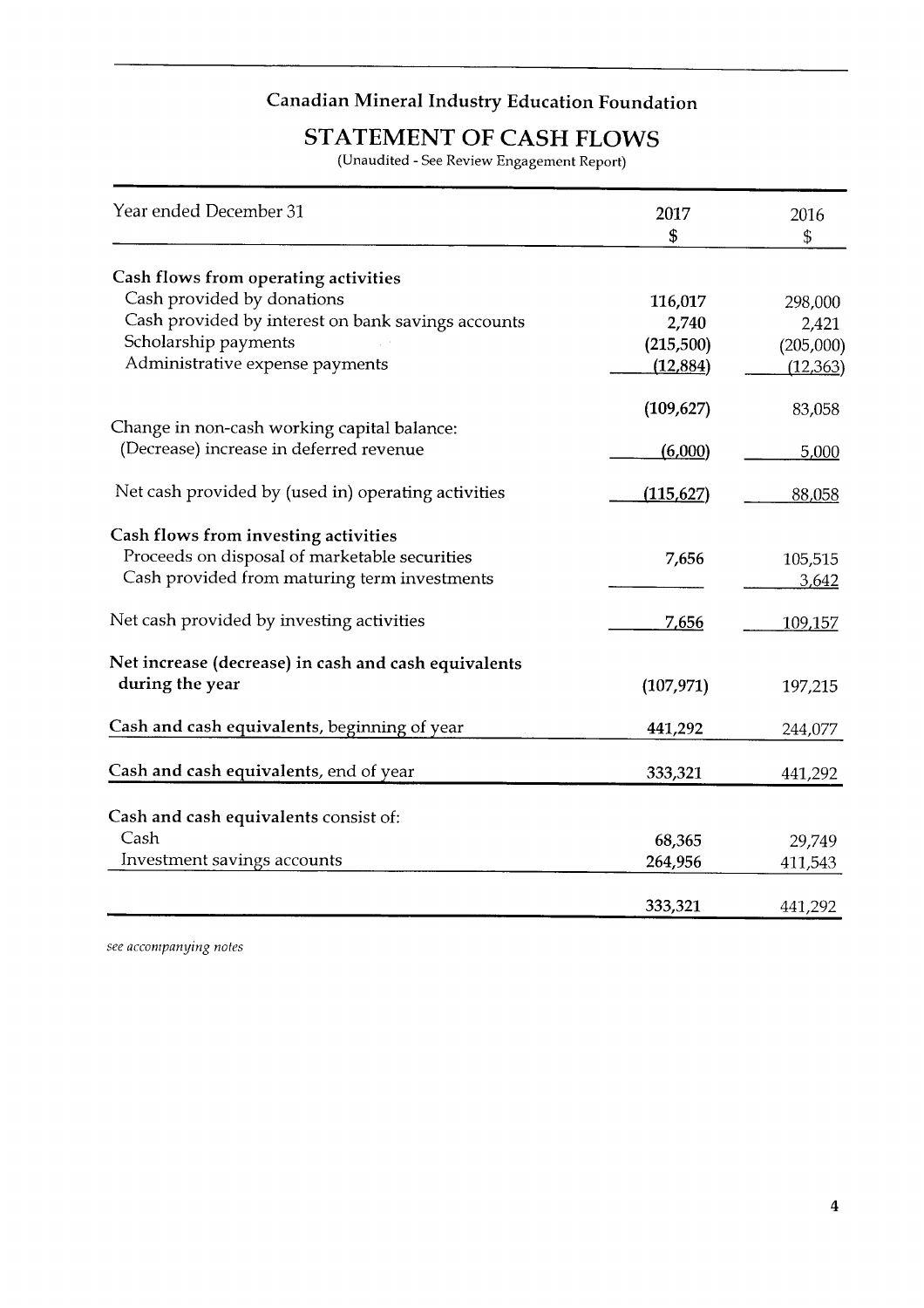# **The Foundation was incorporated on May 11, 1970 under the Canada Corporations Act as a**

**assist students at universities in Canada enrolled in a discipline related to the mineral industry.** 

## NOTES TO FINANCIAL STATEMENTS

(Unaudited - See Review Engagement Report)

December 31, 2017 **(Canada) and, as such, is exempt from income tax.** 

#### $\mathbf{1}$ . PURPOSE OF THE FOUNDATION

The Canadian Mineral Industry Education Foundation (the "Foundation") is a registered These financial statements of the state of the state of the problem of the problem of the state with canadian according to the state of the state of the state with canadian and the state of the state of the state of the st **accounting standards for not-for-profit organizations.** 

**Representative recognition** The Foundation follows the deferred method of accounting for deferred in the defendation is continued. under the Canada Not-for-profit Corporations Act.

The Foundation qualifies as a registered Canadian charity as defined in the Income Tax Act (Canada) and, as such, is exempt from income tax.

### 2. SUMMARY OF SIGNIFICANT ACCOUNTING POLICIES

**Scholarship awards**  These Indiana succinents have been prepared by management in accordance with Canadian accounting standards for not-for-profit organizations.

## **scholarships awarded but not yet unconditionally payable.**

The Foundation follows the deferral method of accounting for donations. Unrestricted donations are recorded as revenue in the year they are received. Restricted donations are recognized as revenue in the year in which the related expenses are incurred.

Investment income is recognized as revenue on an accrual basis.

**Term investments Term investments consistent in vertices** and included as revenue at fair value at date of **assumption** that the sumption that the maturity and according at cost plus according at cost  $\alpha$  and according at cost  $\alpha$  and according  $\alpha$  and  $\alpha$  according  $\alpha$  according  $\alpha$  and  $\alpha$  according  $\alpha$  according  $\alpha$ 

#### **Scholarship awards**

The Foundation awards conditional scholarships to qualifying applicants covering a period of up to three years. The Reserve for Scholarships is considered to be adequate to provide for scholarships awarded but not yet unconditionally payable.

#### Cash and cash equivalents

Cash and cash equivalents consist of cash in bank and highly liquid short-term investments that are readily convertible to known amounts of cash on demand.

#### Term investments

Term investments consist of guaranteed investment certificates and are purchased on the assumption that they will be held to maturity and accordingly are recorded at cost plus accrued interest, calculated using the effective interest rate method. This approximates market value of the investments.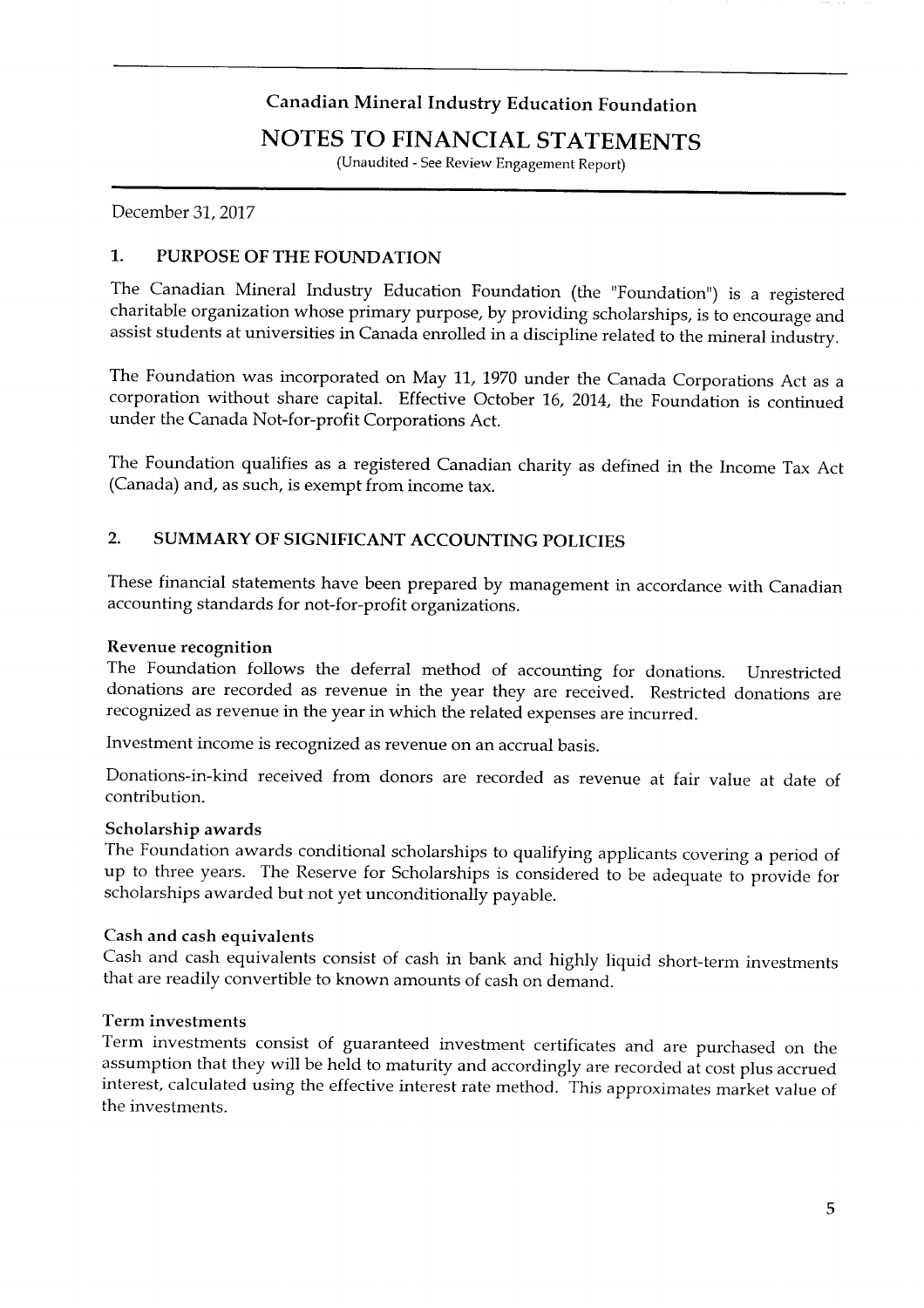#### **Foundation subsequently measures all its financial assets and liabilities at amortized cost, except for investigation** in the securities of the security in the security in the second securities.

**The Foundation initially measures its financial assets and liabilities at fair value. The** 

## **FINANCIAL STATEMENTS**

**(Unaudited - See Review Engagement Report)** 

**Investments in marketable securities are carried at fair value based on quoted market prices. Changes in fair value are recognized in the statement of operations.** 

## 2. SUMMARY OF SIGNIFICANT ACCOUNTING POLICIES (continued)

#### **Financial instruments.**

The Foundation initially measures its financial assets and liabilities at fair value. The Foundation subsequently measures all its financial assets and liabilities at amortized cost, except for investments in marketable securities.

**than the amount that would have been reported at the date of the reversal had the impairment national assets and habilities measured at amortized cost include cash and cash equivalents,** term investments and accounts payable and accrued liabilities.

Investments in marketable securities are carried at fair value based on quoted market prices.<br>Changes in fair value are recognized in the statement of operations.

## **The Foundation has determined that a portion of donation revenue in 2015 and 2016 should**

**have been deferred to comply with the donor's restriction. As a result, the reserve for**  relative assets the astronomic at attivitized cost are assessed for indicators of impairment. The 2016 financial amount of the write-down is recognized in revenue over expenses. When there is an indication of impairment, the carrying amount of the asset is reduced directly or through the use of an allowance account. The previously recognized impairment loss may be reversed to the extent of the improvement, directly or by adjusting the allowance account, provided it is no greater than the amount that would have been reported at the date of the reversal had the impairment not been recognized previously. The amount of the reversal is recognized in revenue over expenses.

#### 3. PRIOR PERIOD ADJUSTMENT

The Foundation has determined that a portion of donation revenue in 2015 and 2016 should have been deferred to comply with the donor's restriction. As a result, the reserve for scholarships balance as at January 1, 2017 has been decreased by \$14,000 and the 2016 financial statements have been restated. The reserve for scholarships balance as at January 1, 2016 has been decreased by \$9,000 which represents the deferred revenue from 2015. Donation revenue in the 2016 statement of operations and changes in net assets has been reduced by \$5,000. Excess of expenses over revenue has been reduced accordingly. Deferred revenue as at December 31, 2016 has been increased by \$14,000.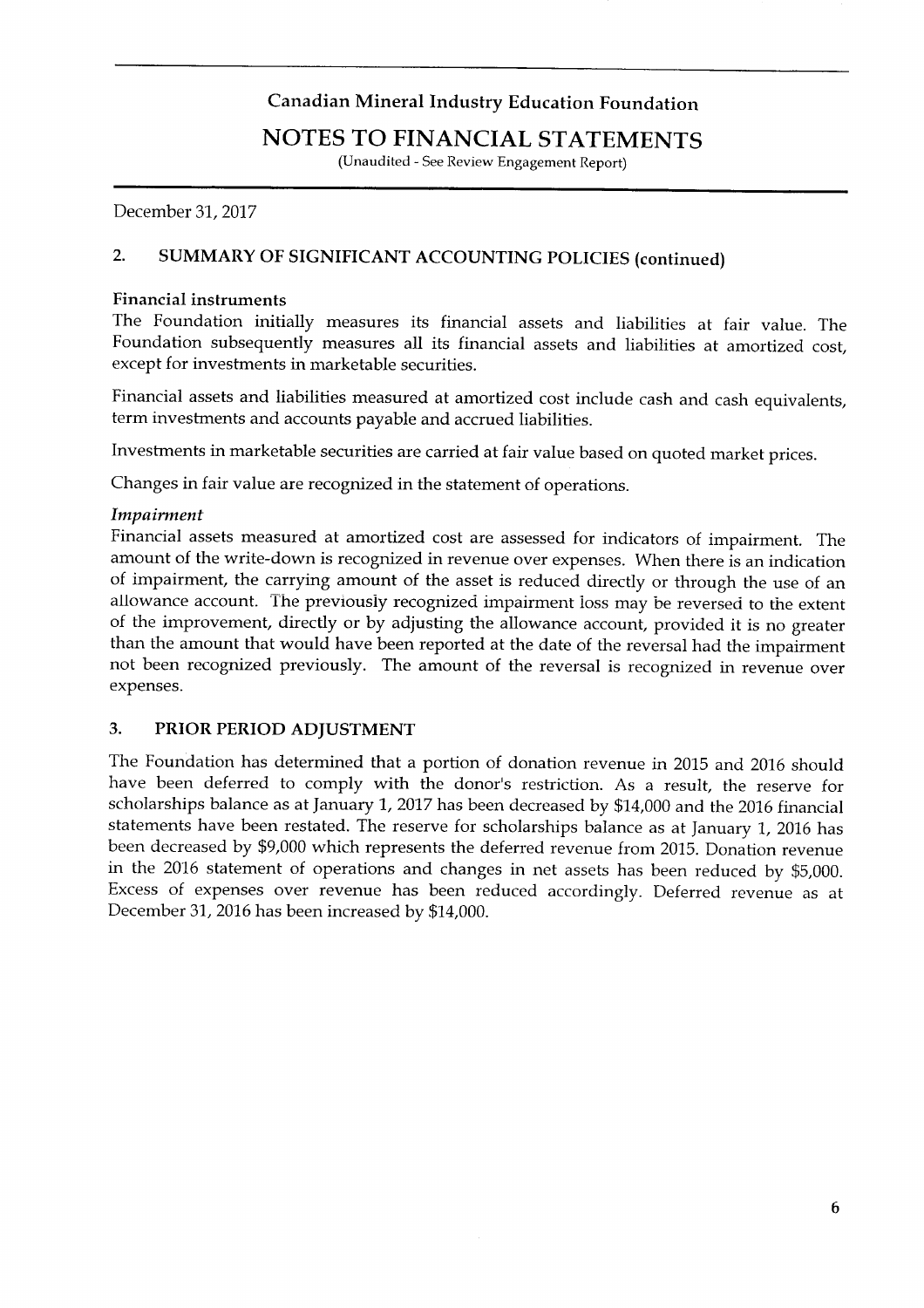## **Canadian Mineral Industry Education Foundation**

#### **BALANCE OF A BALANCE OF A TEXAT NEWSFILM** A dd amount received during the second the year 25,000 percent and 25,000 percent and 25,000 percent and 25,000 percent and 25,000 percent and 25,000 percent and 25,000 percent and 25,000 percent and 25,000 percent and 25,

**(Unaudited - See Review Engagement Report)** 

**December 31, 2017** 

**awards.** 

#### $\overline{4}$ . **DEFERRED REVENUE**

Deferred revenue represents externally restricted donations to fund specific scholarship **Donors are eligible to be represented on the Board of Directors (the "Board"). During the year** 

|                                               | 2017     | 2016     |
|-----------------------------------------------|----------|----------|
|                                               |          |          |
| Balance, beginning of year                    | 14,000   | 9,000    |
| Add amount received during the year           | 25,000   | 25,000   |
| Less amount recognized as revenue in the year | (31,000) | (20,000) |
|                                               |          |          |
| Balance, end of year                          | 8,000    | 14,000   |

#### **5. DONATIONS**

Donors are eligible to be represented on the Board of Directors (the "Board"). During the year approximately 85% (2016 - 88%) of donations came from members who are represented on the Board, and  $45\%$  (2016 - 64%) came from one of the said members.

Donations-in-kind received from donors in the amount of \$103,586 (2016 - \$10,597) are included in donation revenue in the statement of operations and changes in net assets. **with a Canadian chartered bank. Term investments are invested in financial obligations of** 

#### **6. FINANCIAL INSTRUMENT RISK EXPOSURE**

**Market risk Market risk is the fair of the fair flows of a fair value of a financial instruments** including . The Foundation's risk has changed from the previous period as it is also susceptible to other price risk. **currency risk.** The Foundation is primarily exposured to  $\frac{1}{2}$  and  $\frac{1}{2}$  and  $\frac{1}{2}$  and  $\frac{1}{2}$  and  $\frac{1}{2}$  and  $\frac{1}{2}$  and  $\frac{1}{2}$  and  $\frac{1}{2}$  and  $\frac{1}{2}$  and  $\frac{1}{2}$  and  $\frac{1}{2}$  and  $\frac{1}{2}$ 

# **interest rate risk and other price risk.**

Credit risk is the risk that one party to a financial instrument will cause a financial loss for the other party by failing to meet its contractual obligations. Financial instruments that potentially subject the Foundation to credit risk consist principally of cash and cash equivalents and term<br>investments. Management mitigates the credit risk by depositing its cash and cash equivalents with a Canadian chartered bank. Term investments are invested in financial obligations of Canadian chartered banks.

#### Market risk

Market risk is the risk that the fair value or future cash flows of a financial instrument will fluctuate because of changes in market prices. Market risk comprises three types of risk: currency risk, interest rate risk and other price risk. The Foundation is primarily exposed to interest rate risk and other price risk.